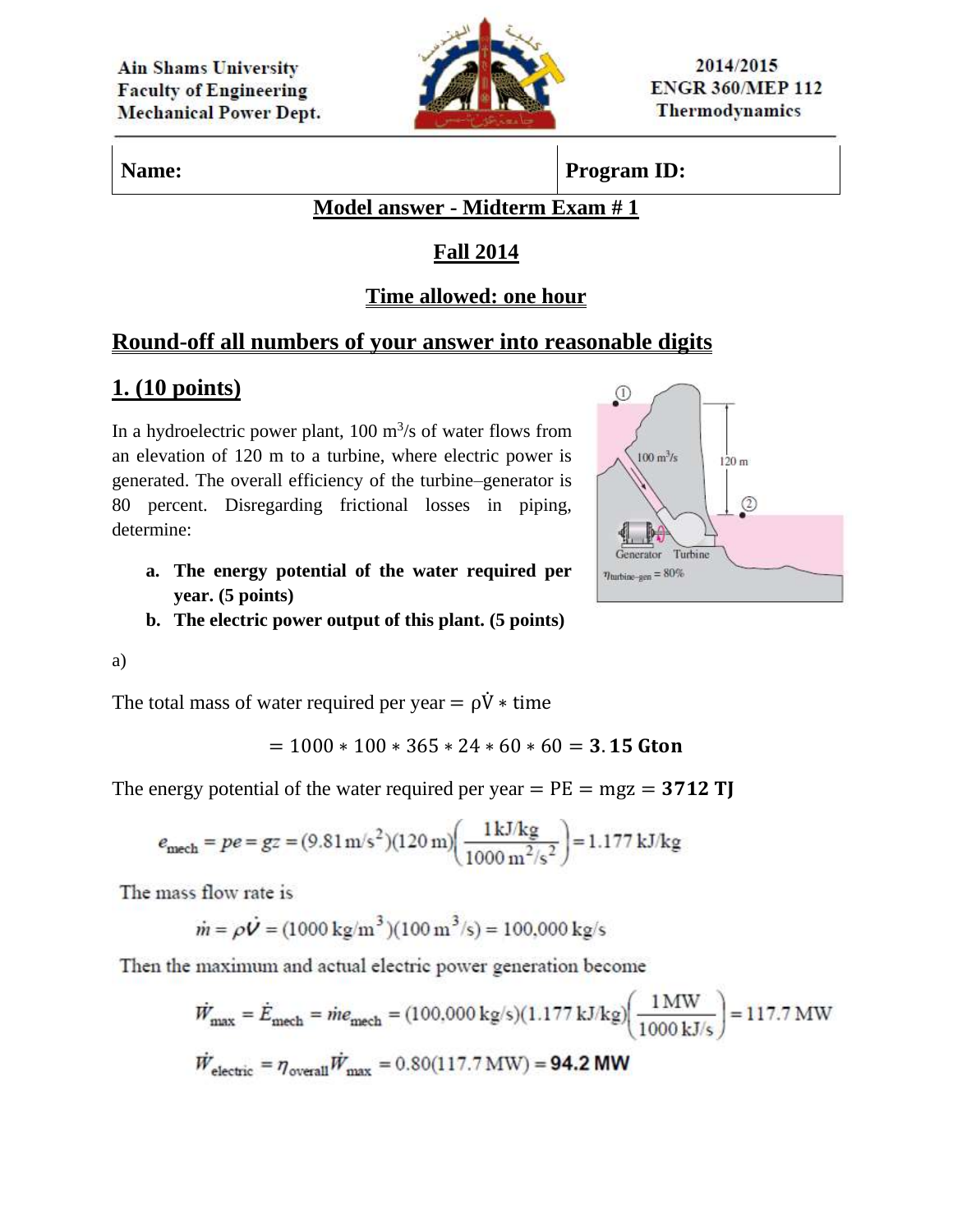### **2. (15 points)**

A piston–cylinder device initially contains 50 L of liquid water at 40°C and 200 kPa. The piston has a surface area of  $0.1 \text{ m}^2$ . Heat is transferred to the water at constant pressure until the entire liquid is vaporized, at this point the piston is touching a set of two stops. Now more heat is added to the water till a pressure of 5 bar is maintained. (the atmospheric pressure is 1 bar)

- **a. What is the mass of the piston? (3 points)**
- **b. What is the mass of the water? (3 points)**
- **c. What is the volume while the piston is touching the stops? (3 points)**
- **d. What is the final temperature? (3 points)**

### **e. Show the process on a T-v diagram with respect to saturation lines. (3 points)**

The piston is moving freely under constant pressure before it reaches the stops. Therefore, the force balance on the piston leads to:

$$
p_{atm} * A_{piston} + M_{piston} * g = p_{h2o} * A_{piston}
$$
  
100,000 \* 0.1 + M<sub>piston</sub> \* 9.81 = 200,000 \* 0.1  
M<sub>piston</sub> = 1019 kg

At 40°C and 200 kPa, the water is compressed liquid.

$$
v_1 \approx v_{f@40^{\circ}\text{C}} = 0.001008 \text{ m}^3/\text{kg}
$$

$$
\mathbf{M}_{\text{water}} = \frac{\mathbf{V}_1}{v_1} = \frac{0.05}{0.001008} = 49.6 \text{ kg}
$$

When the entire liquid vaporizes, the water is saturated vapor at the same pressure of 200 kPa:

$$
v_2 = v_{g@200\ kPa} = 0.88578 \text{ m}^3/\text{kg}
$$
  

$$
V_2 = v_2 * M_{\text{water}} = 0.88578 * 49.6 = 44 \text{ m}^3
$$

When the water pressure is 5 bar, the specific volume is  $0.88578$  m<sup>3</sup>/kg From table A-6, the temperature is:



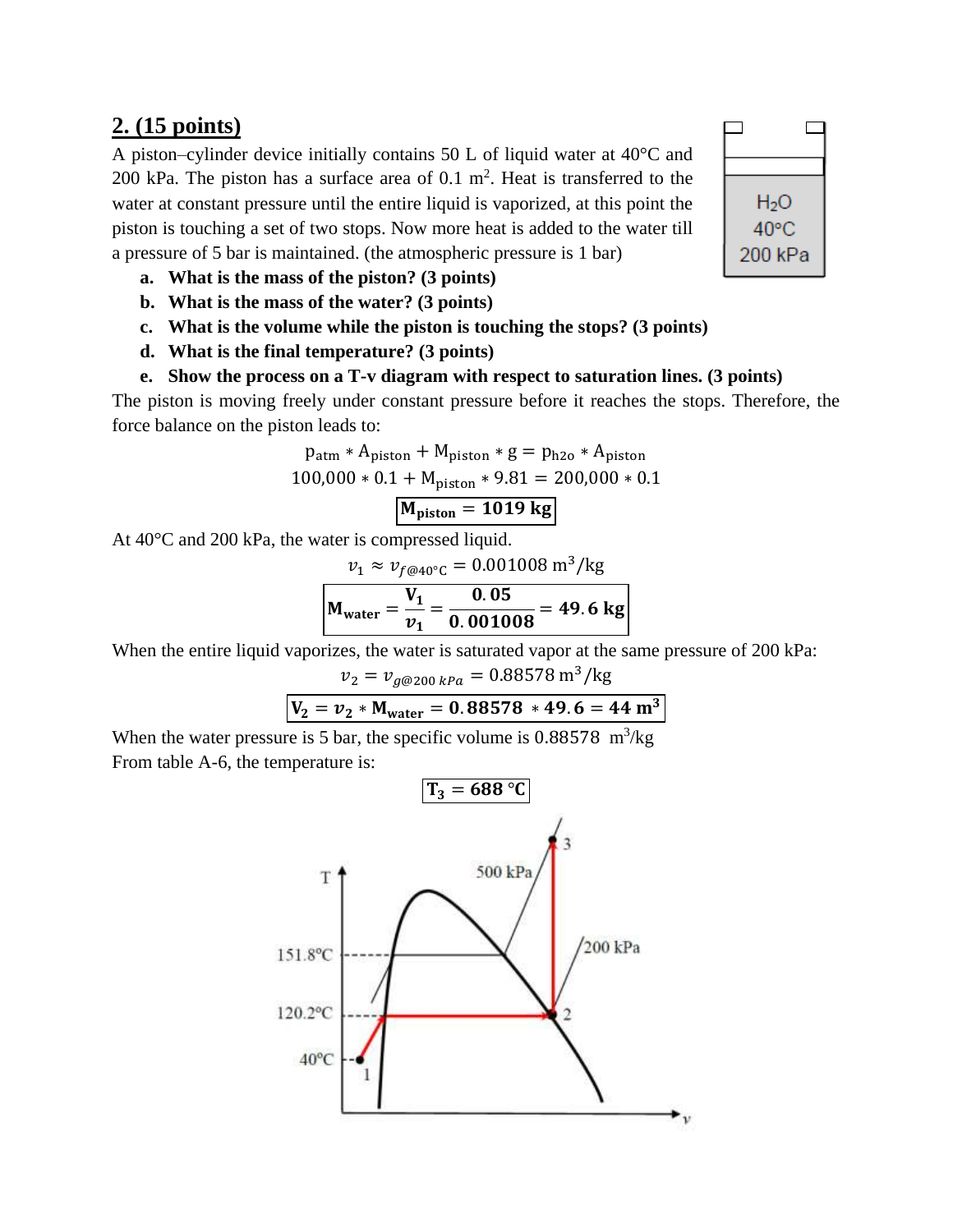

## **Name: Program ID:**

### **Model answer - Midterm Exam # 1**

### **Fall 2014**

### **Time allowed: one hour**

## **Round-off all numbers of your answer into reasonable digits**

# **1. (10 points)**

Water is pumped from a lake to a storage tank 20 m above at a rate of 70 L/s while consuming 20.4 kW of electric power. Disregarding any frictional losses in the pipes and any changes in kinetic energy, determine:

- **a.** The overall efficiency of the pump–motor unit. **(5 points)**
- **b.** The pressure difference between the inlet and the exit of the pump. **(5 points)**

$$
\dot{m} = \rho \dot{V} = (1000 \text{ kg/m}^3)(0.070 \text{ m}^3/\text{s}) = 70 \text{ kg/s}
$$

$$
pe_2 = gz_2 = (9.81 \text{ m/s}^2)(20 \text{ m}) \left(\frac{1 \text{ kJ/kg}}{1000 \text{ m}^2/\text{s}^2}\right) = 0.196 \text{ kJ/kg}
$$

Then the rate of increase of the mechanical energy of water becomes

$$
\Delta \dot{E}_{\text{mech,fluid}} = \dot{m}(e_{\text{mech,out}} - e_{\text{mech,in}}) = \dot{m}(pe_2 - 0) = \dot{m}pe_2 = (70 \text{ kg/s})(0.196 \text{ kJ/kg}) = 13.7 \text{ kW}
$$

The overall efficiency of the combined pump-motor unit is determined from its definition,

$$
\eta_{\text{pump-motor}} = \frac{\Delta \dot{E}_{\text{mech,fluid}}}{\dot{W}_{\text{electin}}} = \frac{13.7 \text{ kW}}{20.4 \text{ kW}} = 0.672 \quad \text{or} \quad \textbf{67.2\%}
$$

(b) Now we consider the pump. The change in the mechanical energy of water as it flows through the pump consists of the change in the flow energy only since the elevation difference across the pump and the change in the kinetic energy are negligible. Also, this change must be equal to the useful mechanical energy supplied by the pump, which is 13.7 kW:

$$
\Delta \dot{E}_{\text{mech,fluid}} = \dot{m}(e_{\text{mech,out}} - e_{\text{mech,in}}) = \dot{m} \frac{P_2 - P_1}{\rho} = \dot{V} \Delta P
$$

Solving for  $\Delta P$  and substituting,

$$
\Delta P = \frac{\Delta \dot{E}_{\text{mech,fluid}}}{\dot{V}} = \frac{13.7 \text{ kJ/s}}{0.070 \text{ m}^3/\text{s}} \left( \frac{1 \text{ kPa} \cdot \text{m}^3}{1 \text{ kJ}} \right) = 196 \text{ kPa}
$$

Therefore, the pump must boost the pressure of water by 196 kPa in order to raise its elevation by 20 m.